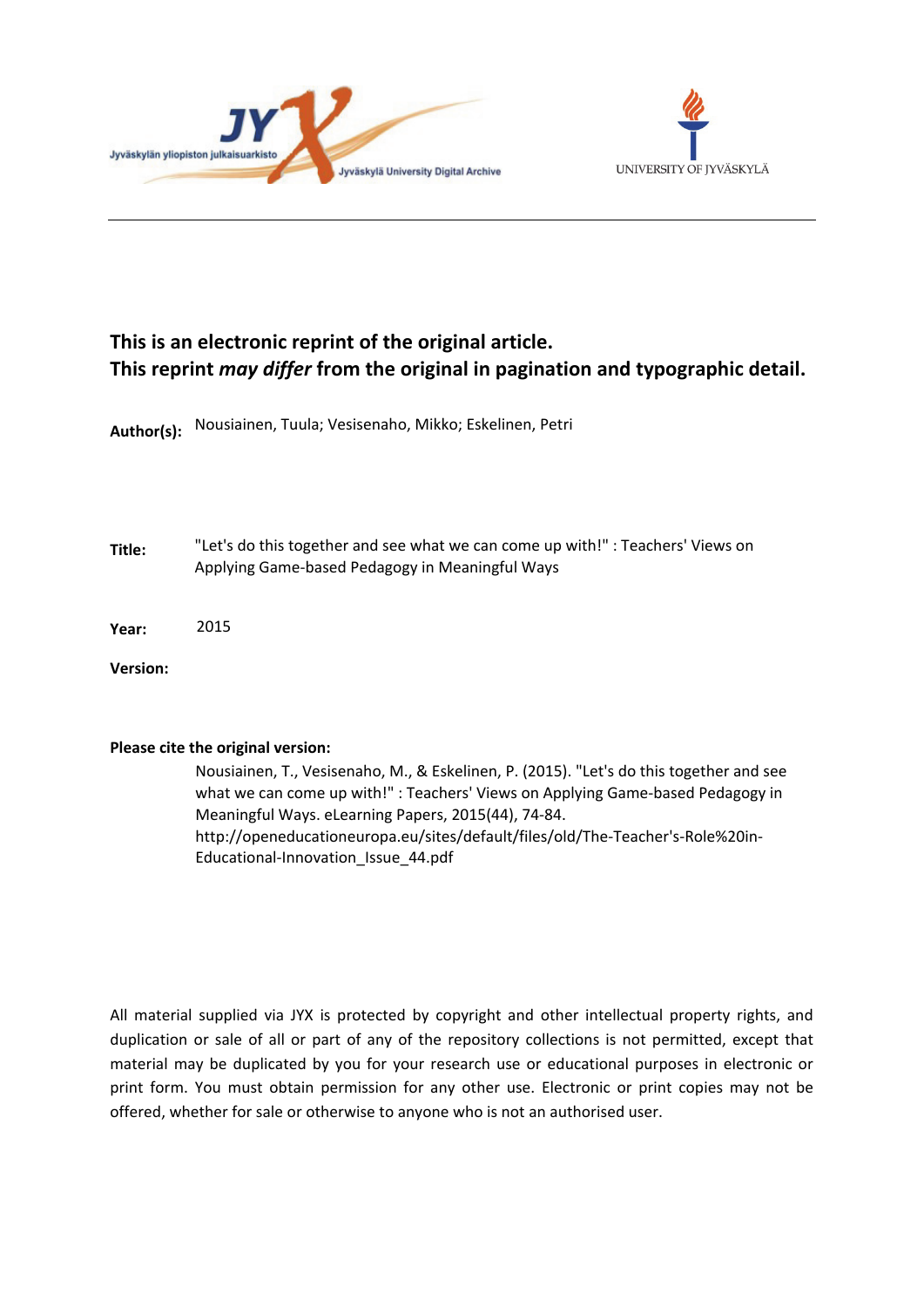"Let's do this together and see what we can come up with!" Teachers' Views on Applying Game-based Pedagogy in Meaningful Ways

Game-based pedagogy offers a promising approach to renewing school education and making it more engaging. However, teachers' ways of using game-based pedagogy have been rather traditional, not making use of its full potential. This paper presents initial findings on the experiences of teachers who participate in a project that aims to promote the meaningful use of game-based pedagogy. The findings suggest that game-based pedagogy could indeed play a key role in changing traditional practices in schools. Game-based approaches can support differentiated instruction, enhance pupils' motivation and effort, provide new perspectives to assessment, and transform traditional roles in the classroom by encouraging pupils' active participation and by giving them more responsibility and independence. However, in order to use the full potential of game-based pedagogy, a broader range of new approaches should be used, including not only educational games but also entertainment games, gamification, and activities where students make their own games.

# 1. Introduction

Many areas of culture and society are being exceedingly penetrated by playfulness, or *ludification* (Frissen et al., 2013). At the same time, researchers have highlighted the need to renew education with pedagogical innovations that make learning more meaningful, enhance motivation, and support learners' confidence in their own competences (e.g., Kupari et al., 2013, p. 70). As game-based approaches have been shown to have potential in terms of both learning outcomes and motivation (see e.g., Connolly et al., 2012), they provide a promising approach to enriching school education. In the development and successful implementation of new educational innovations, teachers play a key role. In this paper, we will examine how teachers have applied game-based pedagogy and discuss its potential for enhancing and renewing education.

## 1.1 Game-based pedagogy

Van Eck (2006) has defined game-based learning to include 1) *educational games*, 2) *the use of entertainment games in education*, and 3) *learning by making games.* Game-based pedagogy can also make use of 4) gamification – the use of game elements in non-game contexts (e.g., Deterding et al., 2011; Kapp, 2012). Figure 1 illustrates these four different forms of game-based pedagogy.



## **Authors**

#### **Tuula Nousiainen**

tuula.j.nousiainen@jyu.fi

Project Researcher University of Jyvaskyla (Agora Center) Jyvaskyla, Finland

#### **Mikko Vesisenaho**

mikko.vesisenaho@jyu.fi

Adjunct Professor, Senior Researcher University of Jyvaskyla (Department of Teacher Education) Jyvaskyla, Finland

#### **Petri Eskelinen**

petri.eskelinen@hel.fi

Chief Consultant City of Helsinki, Education Department Helsinki, Finland

#### **Tags**

Game-based pedagogy, gamebased learning, gamification, educational games, school education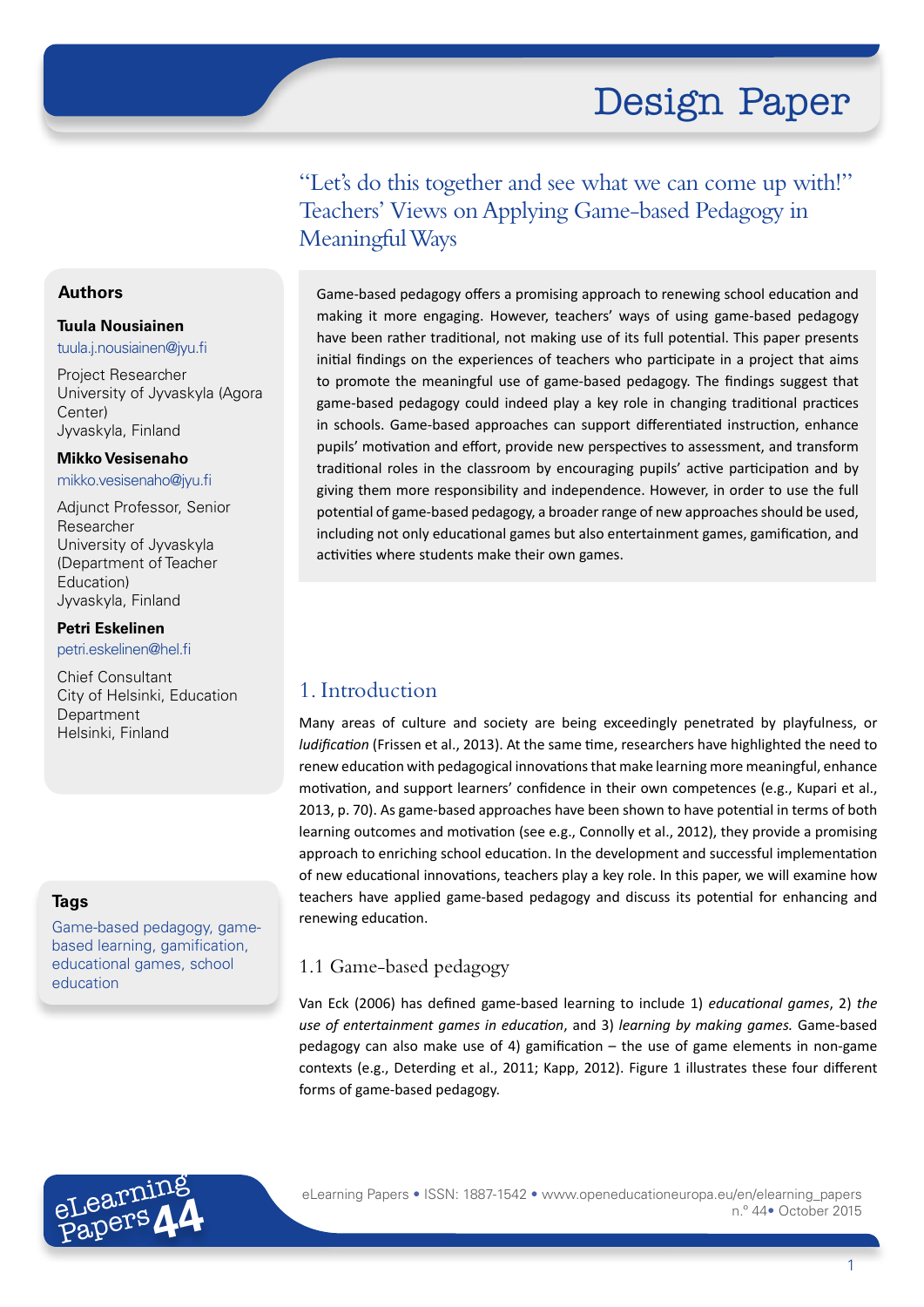

Figure 1. Different forms of game-based pedagogy.

The most common approach is the use of *educational games*  that aim to deliver "specified learning goals, outcomes and experiences" (De Freitas, 2006, p. 9). Educational games have had positive effects in many school subjects; for example, they have improved mathematics achievement (Kebritchi et al., 2010; Shin et al., 2012) and helped students understand certain scientific phenomena better than traditional teaching tools (Corredor et al., 2014). Especially with skills that require plenty of repetition, such as early literacy and basic arithmetic skills, educational games have shown a great deal of potential in motivating the learners to keep practicing by dynamically adapting to their skills (e.g., Richardson & Lyytinen, 2014, Shin et al., 2012). However, the main challenge with many educational games is that once the novelty wears off, the motivational effects may not be very long-lasting (Ronimus et al., 2014).

To expand the scope beyond educational games with specific didactic goals, we can use *entertainment games* for educational purposes (Van Eck, 2006). They have been applied especially in subjects like history and social studies (e.g., Charsky & Mims, 2008; Fisher, 2011). One of the main reasons for bringing entertainment games into the classroom is their flexibility: it is up to the teacher how and when the game is used and integrated into other practices (e.g., to introduce a new topic, to illustrate and provide practical examples, or to synthesize things that have been learned) (Van Eck, 2006). However, as entertainment games are not intended as educational tools, they usually need to be complemented with additional activities that connect the game to the content (Charsky & Mims, 2008). Ideally, these activities are part of the game world or shared narrative so as to not interrupt the game flow (Charsky & Mims, 2008; Van Eck, 2006).

A third approach to using games in education is having learners *build their own games* (Van Eck, 2006). In many cases, making

eLearning Papers**44** games can be a more efficient way to learn than merely playing them because in the process of creating a game, the learner constructs new relationships with knowledge (Kafai, 2006). Several studies support this view, providing promising results on the usefulness of game creation, for example, in terms of motivation and deeper learning strategies (Vos et al., 2011) as well as critical thinking and academic achievement (Yang & Chang, 2013). Moreover, game building taps into several different areas of interest. For example, it may help promote boys' interest in creative writing and girls' interest in ICT (Robertson, 2012).

Finally, *gamification* refers to using game thinking and game design elements in non-game contexts with the aim of engaging and motivating people  $-$  and, especially in the context of education, to encourage learning (Deterding et al., 2011; Kapp, 2012, pp. 10, 15-16). Gamification is often associated with mere mechanics such as points, badges, and rewards, neglecting elements like storytelling, challenge, problem solving, and character development even though the latter aspects are often more crucial for the learner's engagement (Kapp, 2012, p. 12-13). In education, the role of gamification can be related to guiding learners through the process of mastering a new skill (cognitive area), providing learners with positive emotional experiences and encouraging them to try without fearing failure (emotional area), or allowing learners to try on different roles and providing opportunities for receiving recognition from others (social area) (Lee & Hammer, 2011). Especially the emotional and social dimensions of gamification have been found effective (Domínguez et al., 2013).

Despite the increasing amount of research, few schools have thus far made game-based activities an integral part of their everyday activities. While teachers do acknowledge the usefulness and motivational benefits of games, in practice the ways of using games are still fairly limited and traditional: games have mainly been used as light snacks between "serious" tasks in order to make classes more fun, or as tools for revising things that have already been taught using traditional methods (Nousiainen, 2013). Thus, we need to focus on examining how to translate the educational potential of games into practice on a broader scale.

eLearning Papers • ISSN: 1887-1542 • [www.openeducationeuropa.eu/en/elearning](http://http://www.openeducationeuropa.eu/en/elearning_papers)\_papers

n.º 44 • October 2015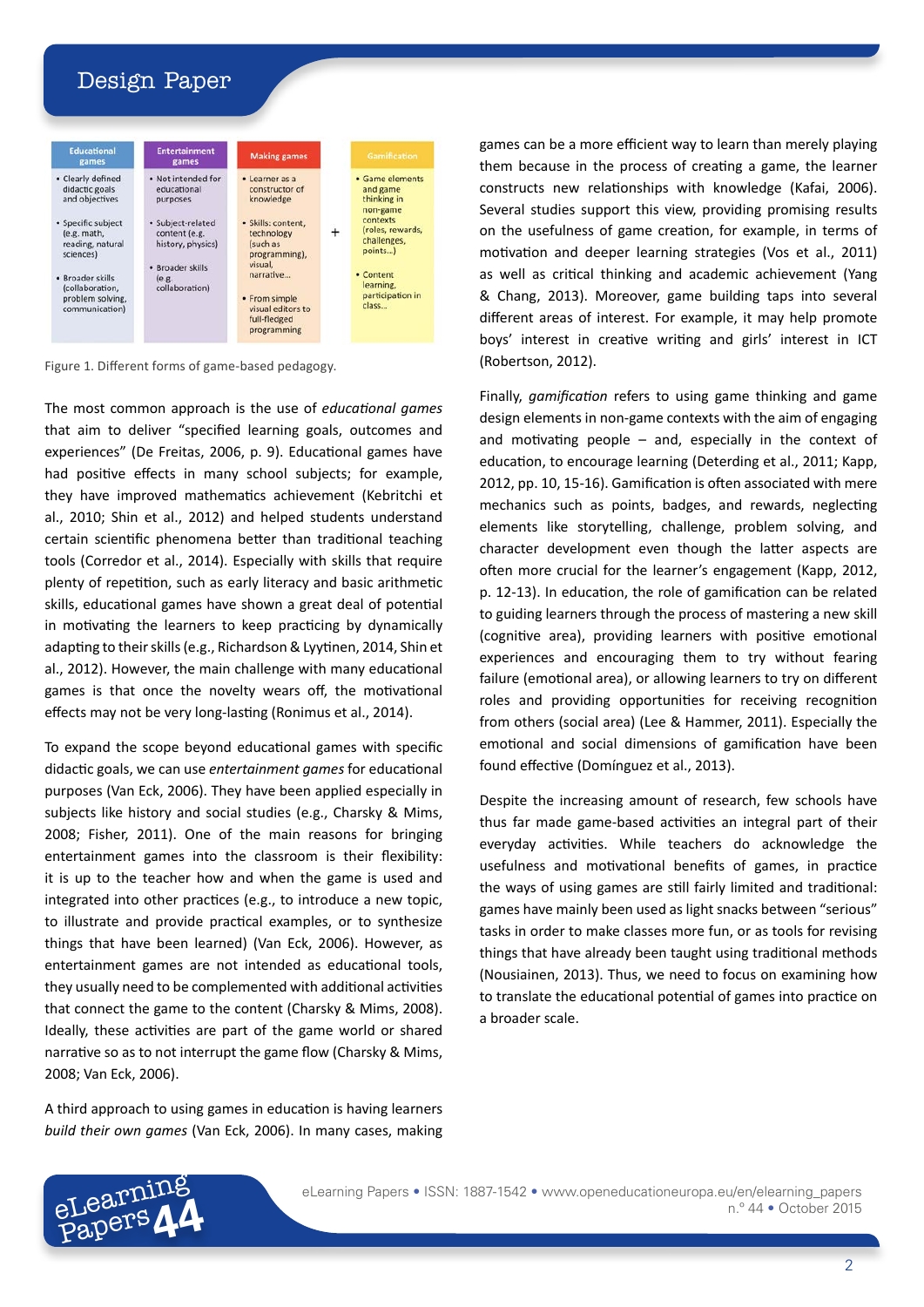1.2 Teachers' views and attitudes toward gamebased pedagogy

According to Dondi and Moretti (2007), there are three types of teachers in terms of integrating games in education: 1) those who use games as an integral part of their teaching and have a good understanding of their potential, 2) those who have discovered one game or one type of games that they find useful but are reluctant to venture beyond this comfort zone, and 3) those who are not at all interested in trying games and do not see games as a serious approach to learning. The point is that we cannot only count on the most active user category to make game-based pedagogy a more widespread practice; instead, we will have to address all these perspectives (Dondi & Moretti, 2007). Moreover, technological tools and resources (including game-based ones) are not always used very creatively. The ways of using these tools are static and unidirectional despite the fact that their creative potential is seen to manifest especially in such situations where learners are allowed to explore them in an open-ended way (Cachia et al., 2010).

When it comes to spreading game-based pedagogy and other innovative pedagogical approaches, the challenge often lies in the notion that the teacher must be more competent than the learners – while, in fact, the greatest potential for learning may emerge from exploring things together (Cachia et al., 2010). According to a recent survey (Hamari & Nousiainen, 2015), teachers' openness towards technology and the extent to which they saw technology as compatible with their own teaching had an effect on both the perceived value and the actual use of games in education. The actual use of games was also influenced by a supportive school culture and the teacher's ICT self-efficacy (Hamari & Nousiainen, 2015). The results of the international Innovative Teaching and Learning Research (ITL) study showed that innovative teaching flourishes in school environments with a collaborative and supportive overall culture especially in terms of 1) peer support and sharing, 2) teachers' direct involvement in practicing new teaching methods, and 3) a common vision that encourages novel approaches (Shear et al., 2011). A key question is what kind of approaches and practices facilitate the spreading and application of game-based pedagogy in schools in such a way that both teachers and pupils see value in it.

## 2. Case 'Game-based Pedagogy and Portfolio-based Learning'

In this paper, we will present initial research findings from a project called *Game-based Pedagogy* and *Portfolio-based Learning* (2013-2016) carried out in Helsinki, Finland. The project involves 15 comprehensive schools, 32 teachers, and approximately 700 pupils (between 6 to 16 years of age). The main goal is to develop teaching practices that enrich learning and make learning more meaningful by using game-based pedagogy.

Each school has prepared their own development plan based on their pedagogical goals, general interests, and specific challenges they want to address with the aid of game-based pedagogy. On the basis of these plans, the teachers develop their teaching methodology together with experts of game-based pedagogy and different companies operating within the field. These new teaching methods are applied and experimented with in authentic teaching/learning situations. Experiences and results are then shared through open blogs, seminar presentations, and study visits to other schools.

# 3. Methodology

To examine the use of game-based pedagogy in the schools participating in the project, we have used a mixed-methods (Creswell & Plano Clark, 2007; Johnson et al., 2007) approach, collecting both qualitative and quantitative data. This section presents the process of data collection and analysis.

## 3.1 Data collection

Overall, our data consists of online questionnaires to teachers and pupils, thematic interviews with teachers, as well as teachers' portfolios and fixed-format activity descriptions. The data was collected in May–June 2014. This paper is based on the initial analysis of two the aforementioned data sets: teacher questionnaire and teacher interviews. The aim of the questionnaire was to ask the teachers of each school about their activities and experiences regarding the use of gamebased approaches. The *questionnaire* included quantitative Likert-scale items as well as open-ended questions. In order to delve deeper into teachers' approaches, we selected teachers from four schools for additional *interviews*. Due to the small number of participants, the emphasis is on the qualitative data, and the quantitative data serves to illustrate the overall picture.

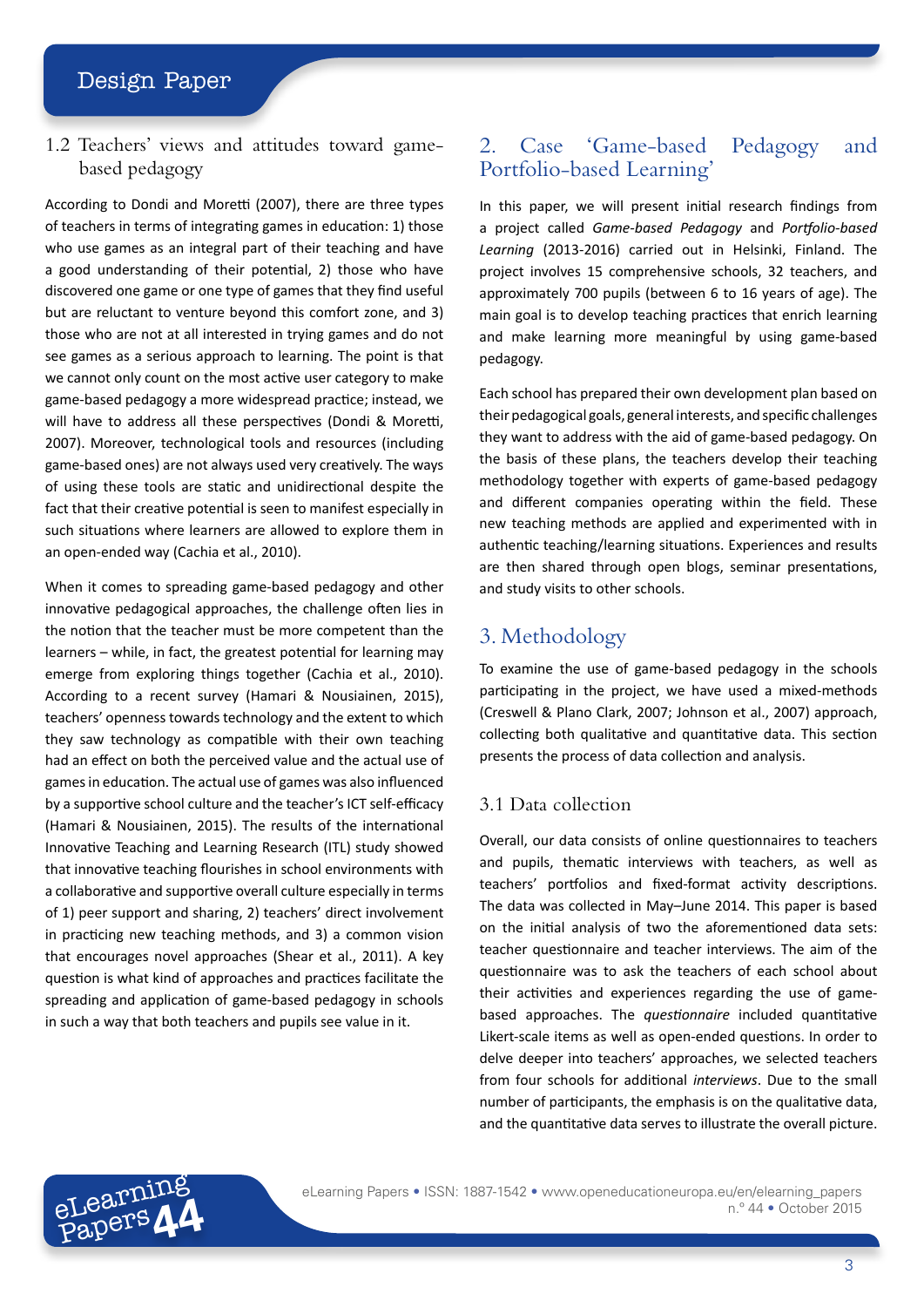#### 3.2 Analysis

The aim of the analysis was to shed light on two themes: 1) the types of game-based pedagogy used by the teachers and 2) the teachers' views on the role and value of game-based pedagogy as part of the school culture. The analysis was conducted in two cycles: we started by analysing the questionnaire data (N=19), and this initial categorisation was complemented and expanded with the interview data (N=6).

**Analysing the types of game-based pedagogy:** The categories presented in Figure 1 (i.e., educational games, entertainment games, making games, gamification) were used as the framework of analysis. Altogether, four questionnaire items were included in the analysis. A quantitative Likert-scale item *(To what extent have you used the following types of gamebased pedagogy)* demonstrated the frequency of each type of activity. Three open-ended questions *(Briefly describe one or more particularly positive experiences on implementing gamebased pedagogy; Briefly describe one or more particularly challenging or problematic experiences on implementing gamebased pedagogy; General comments or feedback related to the project)*, along with the interview transcripts, were coded using the aforementioned categories in order to provide qualitative descriptions of how the different game-based activities were carried out. The results are presented in Section 4.

**Analysing the value of game-based pedagogy:** The perceived value of game-based pedagogy was analysed using a datadriven approach, categorising qualitative questionnaire and interview data into themes emerging from the content. The data consisted of the three aforementioned open-ended questions and the interview transcripts. The first cycle of analysis (the questionnaire items) yielded three main categories, and a fourth category emerged from the analysis of the interview data. Finally, we conducted one additional cycle of analysis in order to uncover the teachers' views on the main barriers and challenges to adopting game-based pedagogy. The results are presented in Section 5.

Table 1 shows the gender, job type, and age distribution of the teachers who responded to those questionnaire items that were included in the analysis for this paper. The language of the questionnaires and interviews was Finnish. The direct quotes included in this paper have been translated by the authors.

eLearning Papers**44**

#### Table 1. Questionnaire respondents

| Gender |    | Type of job $*$ )                                         |               | Age       |    |
|--------|----|-----------------------------------------------------------|---------------|-----------|----|
| Male   | 5. | Class teacher<br>(primary)                                | 16            | under 30  | 1  |
| Female | 14 | Subject teacher<br>(primary)                              | 4             | 30-39     | 11 |
|        |    | Subject teacher<br>(lower secondary)                      | $\mathcal{P}$ | 40-49     | 2  |
|        |    |                                                           |               | 50-59     | 4  |
|        |    | *) Some teachers<br>belonged to more<br>than one category |               | over 60   |    |
|        |    |                                                           |               | no answer |    |

# 4. Results: Types of game-based pedagogy

The first question to address was the extent to which the different types of game-based pedagogy (see Figure 1) manifested in the activities carried out in this group of schools. Figure 2 illustrates the frequency of each type of activity, based on the responses of 19 teachers.



Figure 2. Teachers' (N=19) ways of applying game-based pedagogy.

As Figure 2 shows, all four types of game-based pedagogy were present. The use of educational games was clearly the most prevalent approach but a majority of the teachers had also carried out activities in which the pupils were creating games themselves. *Entertainment games and gamification* were used less frequently. In the following subsections, we will present each of these categories in more detail.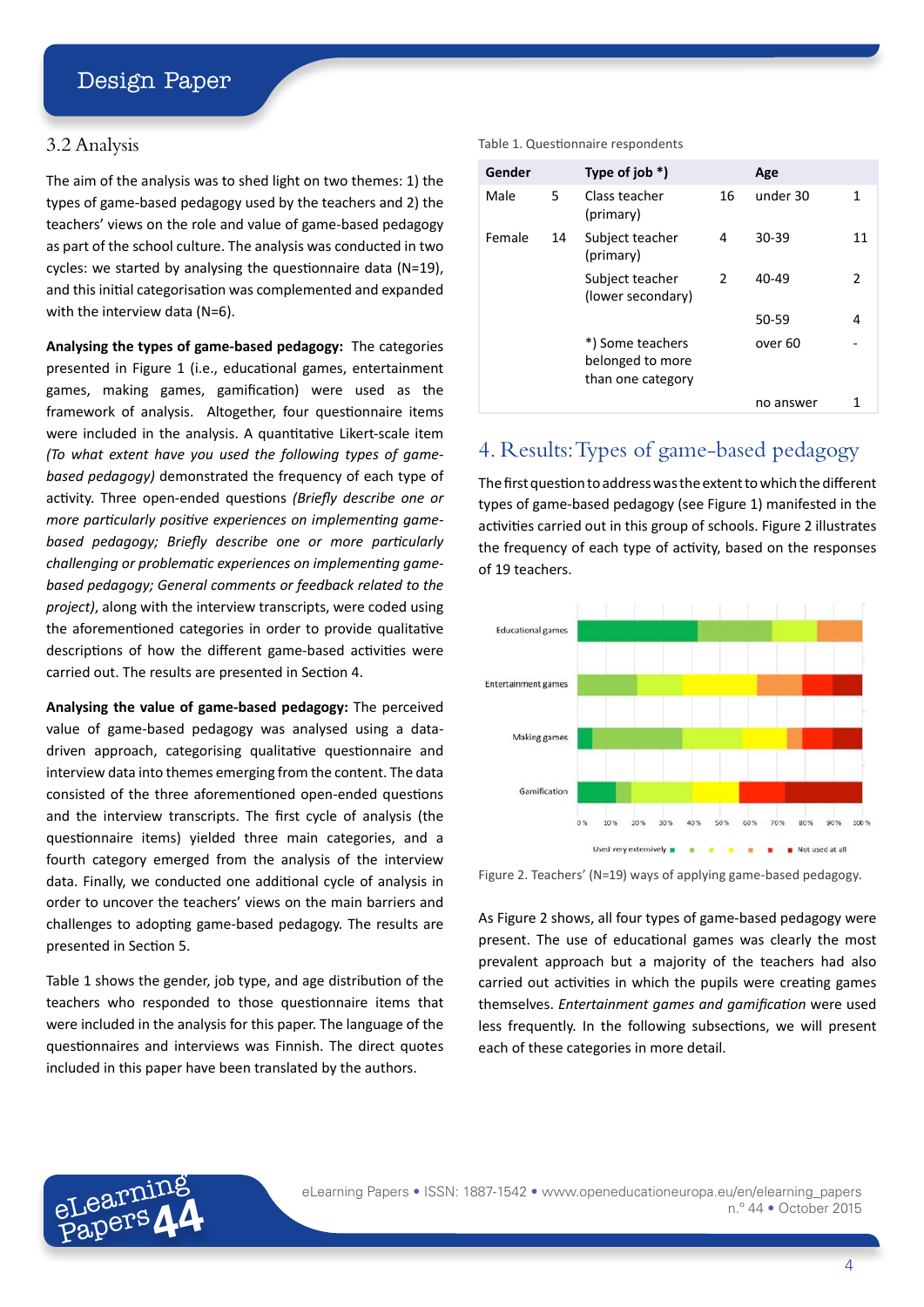#### 4.1 Educational games

Educational games were widely used: 16 out of the 19 teachers (84%) had used them at least somewhat extensively, and none of the teachers said they had not used them at all (Figure 2). In the interviews and open-ended answers, the teachers particularly emphasised the potential of educational games for differentiated learning due to their ability to adapt to the pupils' skills and motivate them to practice more.

*With second-and-third-graders, learning multiplication tables is one of the key things, and that's where a game like SumDog works really well. It's all about repetition, repetition – but because it's a game, it's fun and you want to keep going*. – Primary school teacher, F

Many of the positive examples described by the teachers were related to learning mathematics (using games such as SumDog, King of Math, and 10Monkeys). This reflects the suitability of educational games for such topics where repetition and rehearsal play an important role, and where there may be considerable differences in learning pace between individual pupils.

#### 4.2 Entertainment games

As stated above, the use of entertainment games was not as frequent. Five teachers (26%) had used them very or somewhat rarely and two (11%) not at all, while seven teachers (37%) had used them extensively or somewhat extensively (Figure 2). Also in the interviews and open-ended responses, the teachers mentioned fewer examples of using entertainment games than they did of using educational games. When entertainment games were used, they were integrated as one element in broader gamified activities where their role was to establish a narrative context or provide a mystery for the pupils to solve.

In human biology, *I've used [a game based on the television series] House, M.D., which basically works very well as a roleplaying game for the pupils. The very best feedback I have ever received in my job was when [we were using the game] to find out what had happened to Mr. Mäkinen who was hosting a travel programme and got sick.* – Primary school teacher, M

#### 4.3 Making games

More than half of the teachers (58%) had at least sometimes carried out activities related to making games (Figure 2). Based

on the interviews and open-ended responses, these activities ranged from the creation of GPS-based outdoor learning paths (see quote #1 below) to the use of visual programming tools to create playable digital games (quotes #2 and #3). Visual programming was used in several ways: after-school clubs, optional courses, cross-curricular projects, and even as peer tutoring where a group of pupils taught pupils from another school to make games.

[1] *The kids designed a 'signs of spring' game with me, using a tool called ActionTrack. They were very excited to borrow nature-related books and to design tasks for the game. They successfully played their games in pairs or small groups in the vicinity of the school.* – Primary school teacher, F

[2] *A year ago we started doing visual programming with Scratch. It started out as a club, and then it was made into an optional subject that we have tied with other classes, mainly history. We have also visited another school to teach programming to another 5th-grade class.* – Primary school teacher, M

[3] *Kodu generated a lot of collaboration, [pupils] began to help each other. I hadn't used the programme myself for more than an hour or so […], so they have more experience with it than I do.* – Lower secondary school teacher (mathematics, computer science), M

### 4.4 Gamification

Gamification was an infrequent approach as well: as many as 27% of the teachers had never tried gamification and 16% had used it very rarely (Figure 2). It is noteworthy, however, that there was a small but very active group of teachers who had adopted gamification as an integral part of their teaching: 14% of the respondents used gamification very extensively. The qualitative data revealed that the gamification activities entailed various types of role-play and story-based activities as well as collection of experience points based on different criteria (mastery of subject content, active participation in class, good behaviour, etc.). In terms of scope, gamification varied from activities related to one school subject (e.g., history, see quote #1) to gamifying nearly all classroom activity (quote #2). In some cases, gamification provided a framework for collaboration across different grade levels (quote #3).

[1] *In history class, we had a role-playing game that began in the Middle Ages. We created a narrative about a fictional village, and the pupils were members of that society. The pupils were*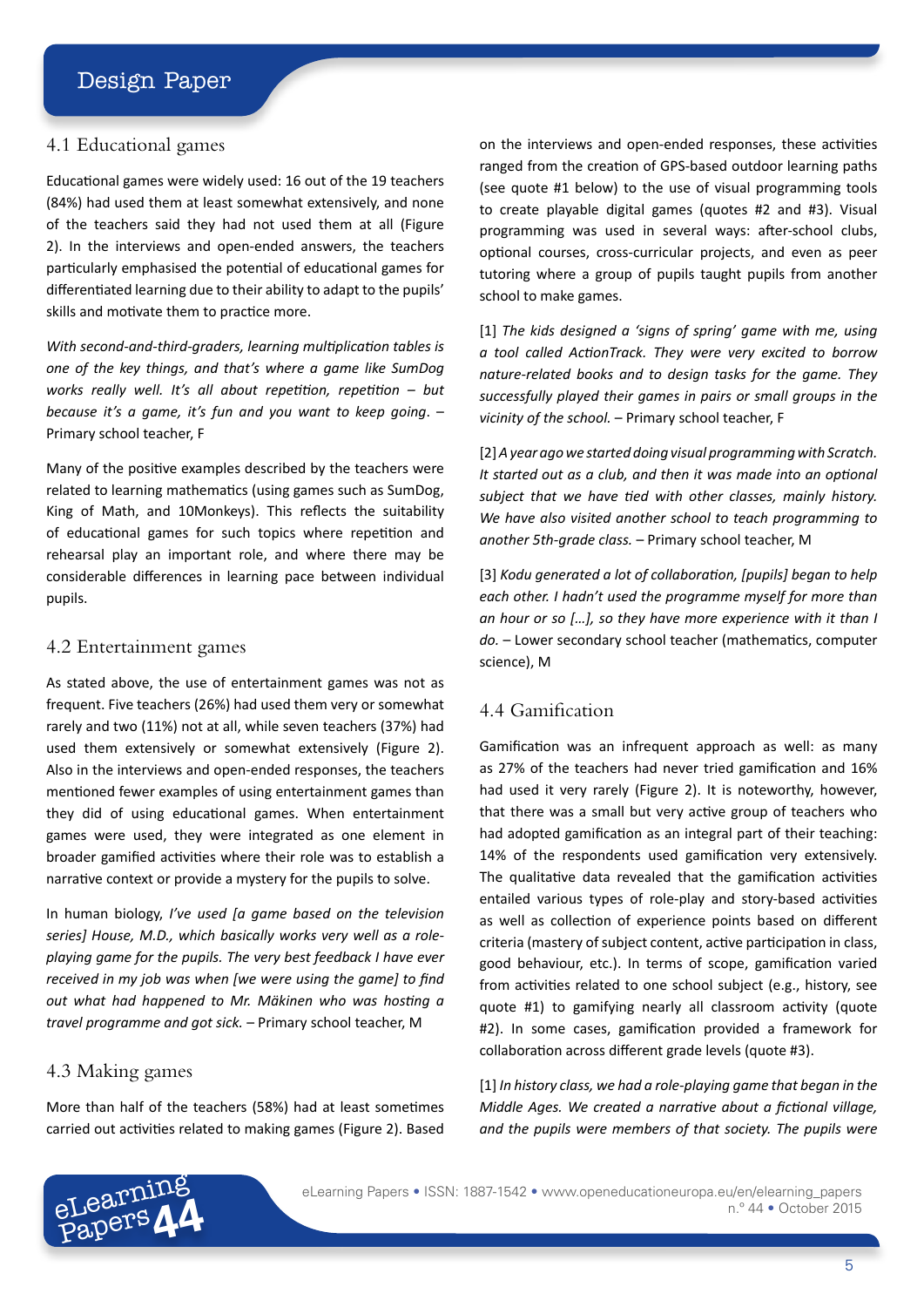*assigned different estates, and based on those, they started writing characters for themselves, coming up with a backstory, personal characteristics, and things like that.* – Primary school teacher, M

[2] *I have gamified pretty much everything starting from regular classroom activities, and experimented with collecting experience points based on good behaviour in class. The pupils set goals for themselves and got experience points. It worked very well but required a lot of work. In a way, [assessing and giving feedback on pupils' behaviour] is something you'd do anyway – but now they have this extra incentive that they can use their experience points to buy something for their character.*  – Primary school teacher, M

[3] *We had an extended space adventure between secondgraders and fifth-graders. The fifth-graders organized it, implemented it, and designed the tasks. Second-graders were 'space agents' and solved different kinds of tasks. We experimented with many different methods, using digital tools too.* – Primary school teacher, M

# 5. Results: The value of game-based pedagogy

The second main focus of the analysis was examining teachers' experiences on the value of game-based pedagogy for enriching school education. This analysis was conducted using a datadriven approach in two cycles. First, in the analysis of the openended questions from the questionnaire, three main categories emerged: 1) *supporting differentiated learning*, 2) the ability of games to *motivate* pupils and to meet individual abilities and preferences, and 3) the role of games in transforming and *challenging existing classroom practices.* The analysis of the teacher interviews provided support for these three categories and yielded an additional one: 4) bringing new approaches to *assessment.* We further complemented the analysis by establishing a separate category for 5) the main *barriers* to adopting game-based pedagogy.

## 5.1 Differentiated learning

One of the reasons for using games was their usefulness for differentiation. This applied particularly to educational games. On the one hand, fast learners were able to independently proceed further at their own pace with the aid of a game, and on the other hand, pupils that struggled with learning were motivated to practice more.

*We were practicing exponentiation [with the aid of a game] before a test, and the fastest pupils proceeded beyond the things we had studied in class. Together, they managed to work out the exponent and root rules by trial and error.* – Lower secondary school teacher (mathematics, physics, chemistry), F

#### 5.2 Motivation and individual preferences

The main value of gamification, entertainment games, and making games was seen to lie in the ability of these activities to motivate and engage even those students who had difficulties focusing on traditional classroom activities. Teachers reported improvement in the classroom climate and enhancement in collaboration between students, and several teachers had noticed that the pupils put more effort into their tasks during game-based activities (e.g., quote #1). The increase in motivation and effort was also reflected in learning outcomes (quotes #2 and #3).

[1] *They actually come here in their free time, or stay after school, to make [their games], saying 'we want to finish this!' And we're not talking about one or two active students here, but the whole group.* – Primary school teacher, M

[2] *Role-playing games enhance immensely the quality and length of writing tasks.* – Primary school teacher, F

[3] *The pupils' performance level has improved when their tasks have been game-based.* – Primary school teacher, M

## 5.3 Challenging the traditional roles of students and teachers

The dynamic and open-ended nature of game-based pedagogy also challenges the traditional unidirectional relationship between pupils and teachers. Especially gamification and making games allow students to learn to take more responsibility (quote #1); to reflect on their own characteristics, strengths, weaknesses, and preferences as learners; and to share their knowledge and skills with others (quote #2). At the same time, the teachers are challenged to rethink their established practices and to reflect on their teacher identities (quotes #1 and #3).

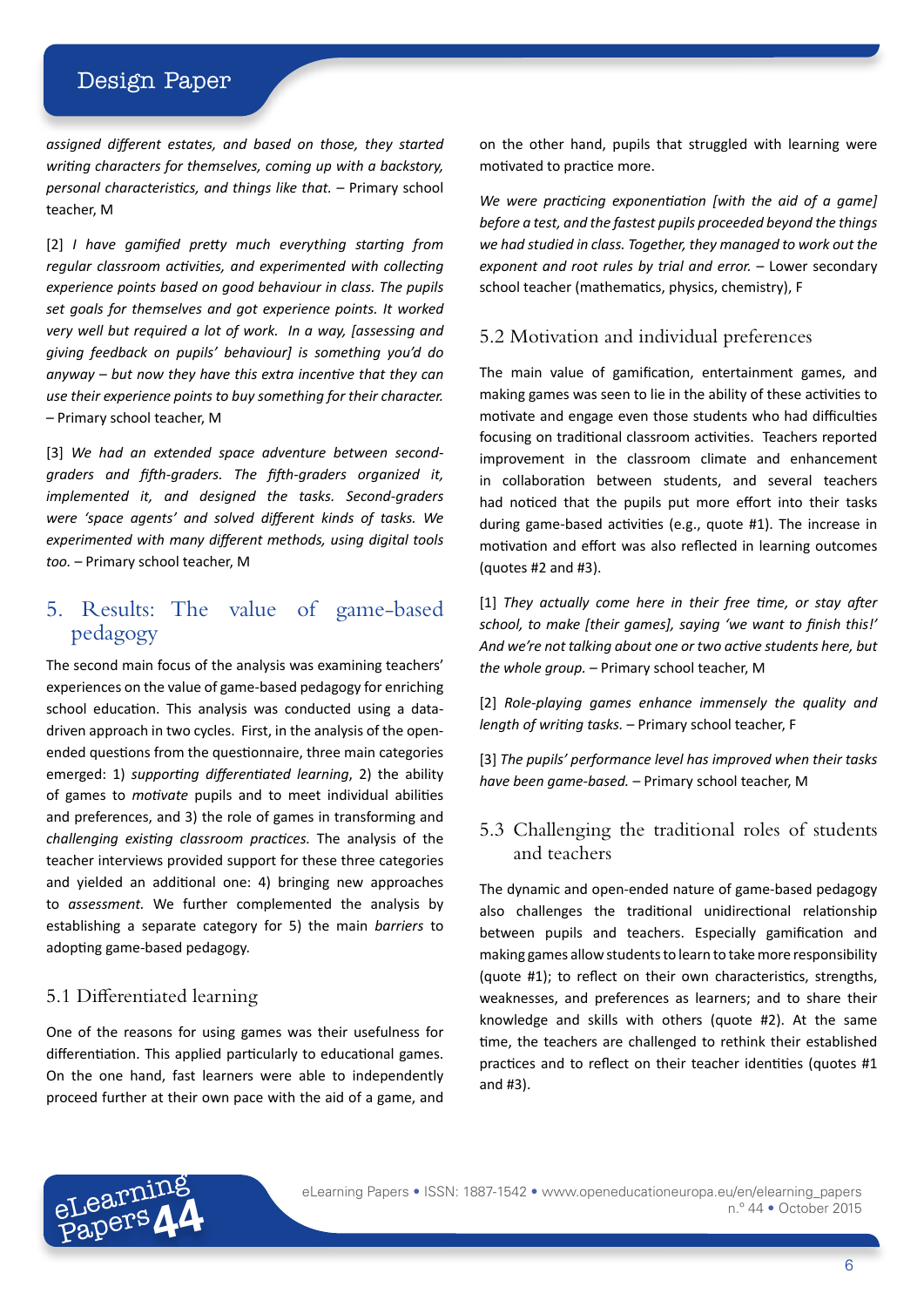[1] *The emphasis has been especially on [the pupils] doing things for themselves and taking responsibility. And [the teacher] has to learn to give responsibility – that's another aspect in it.* – Primary school teacher, M

[2] *Pupils who play games a lot and are really enthusiastic about it have received positive feedback from their classmates and shared their knowledge to the benefit of the whole group*. – Primary school teacher, F

[3] *The project transformed my teacher identity a lot, and the game-based activities will continue!* – Primary school teacher, F

Transformation is not only happening between teachers and students but also among teachers. The introduction of gamebased pedagogy, and especially establishing it as a sustainable practice, requires increased collaboration. The teachers saw mutual support, collaborative idea creation, and demonstration of concrete practices as key aspects in spreading game-based pedagogy and making it sustainable.

*I think the key [to encouraging other teachers to try game-based pedagogy] is to involve them, like 'let's do this together and see what we can come up with' […] If you only give a fifteen-minute or half-an-hour lecture on what you have done, the other teacher will certainly feel a bit left out.* – Primary school teacher, F

#### 5.4 New approaches to assessment

Many educational games collect usage data and include learning analytics that enable teachers to monitor their students' results and progress. However, this is not the only way in which gamebased pedagogy can support assessment: gamification and making games allow the teacher to observe the whole learning process  $-$  not just the final product  $-$  and thereby gain new insight into their students' skills (quote #1). The open-ended nature of these activities makes it possible for the pupils to demonstrate their abilities in ways that are compatible with their styles and preferences, and as a result the teacher may be able to identify hidden potential that has not had an outlet before (quotes #1 and #2).

[1] *You can better assess how active and how interested the students are, and what their interaction skills are like. […] Also, some surprising skills may emerge in some students that are not revealed in normal classroom situations, and that can, of course, affect assessment just as much. And why not, if someone turns* 

eLearning Papers**44** *out to have more skills than he/she [normally] shows.* – Primary school teacher, M

[2] *They have had quite a lot of freedom in planning the final outcomes of these game-based projects. […] Is it a video, is it a presentation, is it a game, is it some kind of a booklet. They've been free to reflect on what their particular strengths are.* – Primary school teacher, M

#### 5.5 Barriers and challenges

Finally, we examined the data from the point of view of barriers and challenges, aiming to uncover the main issues seen by the teachers as hindrances to the use of game-based pedagogy. By far the most frequent concerns were related to technology (e.g., lack of devices or suitable apps/games, unreliable network connections, inadequacy of technical support).

*When the network or the devices don't work, the pupils get frustrated very easily. […] One teacher isn't always enough to solve all problems and simultaneously come up with an alternative plan if the original one doesn't work.* – Primary school teacher, F

Student-related issues were also mentioned. Some teachers had observed significant differences between pupils in terms of how successful the game-based activities were and how the pupils experienced them. Despite the positive experiences with most students, not all of them preferred game-based pedagogy; some pupils would rather have studied using traditional methods of instruction instead. For some of them, the reason for this was that they did not consider game-based activities a serious method of learning (quote #1) whereas for others, these activities were too dynamic and they were missing the familiarity and stability of traditional classroom instruction (quote #2).

[1] *Pupils who are used to 'basic school assignments' did not get that the game-based tasks were also school assignments, and they didn't complete them. The same pupils keep asking for normal 'fill-in-the-book lessons', as they call them.* – Primary school teacher, M

[2] *I have a few pupils in my class who have autistic characteristics. For them, it was extremely difficult to participate in games they could not directly influence. Also, whenever situations changed within the game, they were not able to adapt [to the changes].* – Primary school teacher, M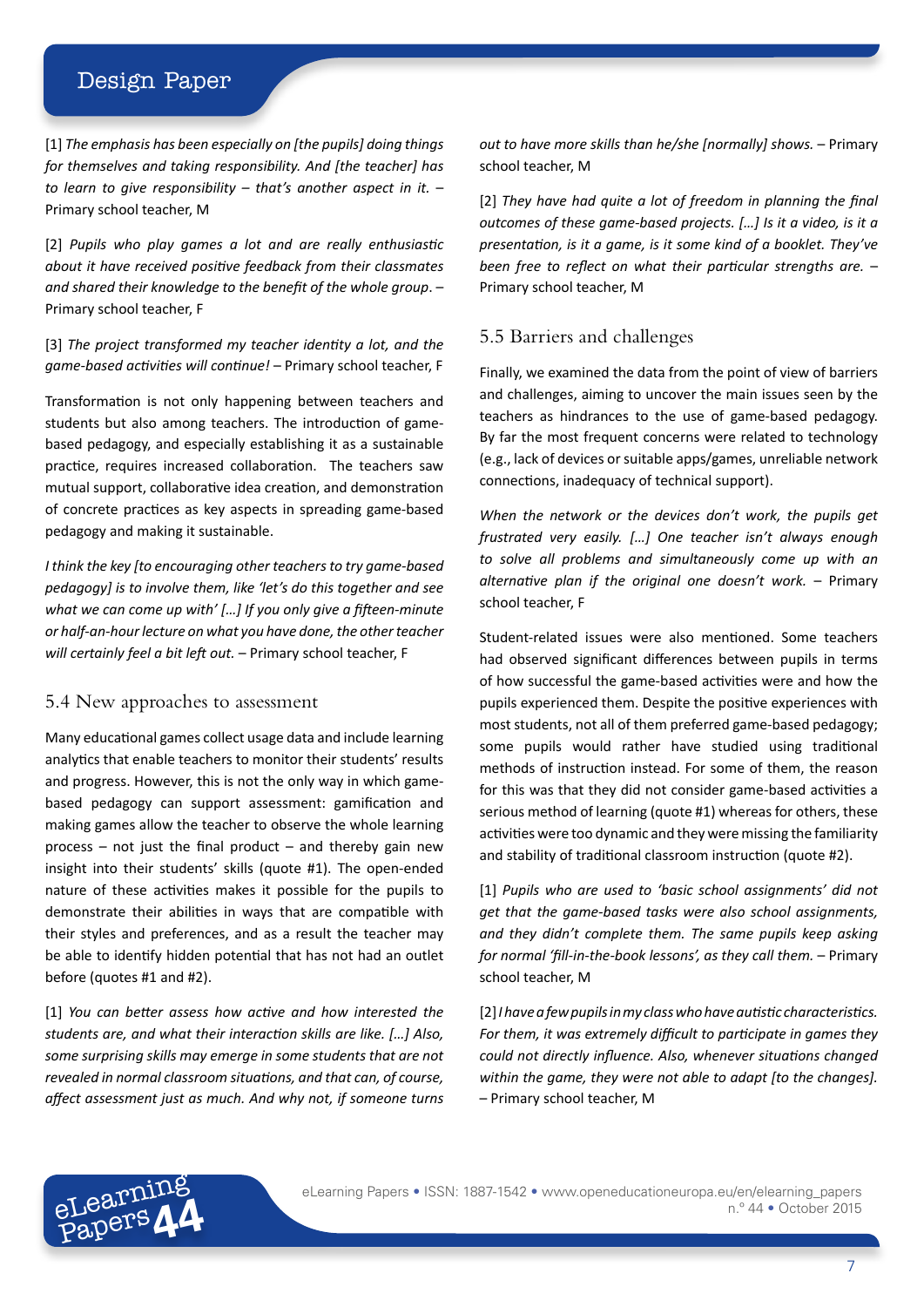Finally, the respondents identified some barriers related to teachers and school leaders. It was pointed out that even though close collaboration between teachers can make plenty of difference, not every teacher is going to feel at home using game-based pedagogy (quote #1). In some cases, the more active teachers also felt a lack of involvement and support from the school leadership and/or the school community at large (quote #2).

[1] *This might not be an approach that suits all teachers, and I think that's something we just need to accept.* – Primary school teacher, M

[2] *Everything works great with those classes that participate [in the activities] but not at all on the level of the whole community in our school.* – Primary school teacher, F

## 6. Conclusions and implications of the findings

Pedagogical innovations that enhance the meaningfulness of learning and promote learners' engagement and confidence have been called for (e.g., Kupari et al., 2013). Our initial findings suggest that game-based approaches could have potential for changing traditional practices in schools in terms of motivation and effort, learning results (e.g. by supporting differentiation), assessment, and the role of students (responsibility, independence, active participation). Thus, game-based pedagogy could be one of those pedagogical innovations that play a key role in renewing school education. In the following, we will discuss the implications of the findings for adopting game-based approaches in schools.

**Clear goals and a matching approach:** Due to its broadness, the concept of game-based pedagogy might initially seem overwhelming to someone who is new to the topic. For teachers, one way of approaching the idea of game-based pedagogy is to think about some key scenarios in the classroom where games might bring added value. For example, if some pupils are struggling with learning basic skills (or if some fast learners are getting frustrated not having enough to do), a good *subjectspecific educational* game could both get the former group to practice more and give the latter group some extra challenge. There is evidence to support the usefulness of educational games especially in terms of literacy and mathematics (see e.g., Kebritchi et al., 2010; Richardson & Lyytinen, 2014; Shin et al., 2012). In another scenario, if some students are showing lack of effort and motivation, not using their full potential in a traditional classroom setting, they might get excited by a task that is set in the world of their favourite video game, helping the characters solve a mystery they have encountered. If the teacher wants to help his or her pupils learn self-reflection and teamwork, a *joint project involving game building or other creative, gamified activities* could help them combine their individual skills and strengths with those of others in a meaningful way.

**Thinking outside the educational games box:** Many people (teachers and pupils alike) still equate game-based pedagogy with educational games. This was reflected in our data as well: educational games were the most common approach in this group of teachers. There are more studies and practical examples available of the use of educational games than of any other type of game-based pedagogy, and because they have specific didactic goals (see De Freitas, 2006; Van Eck, 2006), they are easy to take into use even with little or no prior gamerelated experience. However, focusing only on educational games limits the potential, application contexts, and perceived value of game-based pedagogy. As the findings suggest, in order to use the full potential of game-based pedagogy, it is worth looking beyond "the educational games box" and try new ways of bringing games into the learning process: applying entertainment games for educational purposes, gamifying classroom activities in different ways, and having students make their own games. The adoption of game-based activities does not have to be a huge leap into the unknown; various game-like elements already exist in school education (tasks, rewards, points, stories, etc.) and these can be made even more appealing and engaging for the pupils (see e.g., Kapp, 2012). Game-based pedagogy also offers an excellent platform for applying blended learning (cf., e.g., Garrison & Kanuka, 2004; Käse, 2010; Vesisenaho et al., 2010), connecting the possibilities of technological environments and face-to-face situations both simultaneously and non-simultaneously. This will bring a new "layer" to learning situations and allow creating flexible ways to support learning, varying from simple drill-and-practice activities to collaborative, authentic learning practices.

**The potential for assessment:** Assessment might not the first thing teachers think about when considering the use of games. In fact, as seen above, the versatile potential of game-based pedagogy for assessment has sometimes taken teachers by surprise: they have noticed how game-based activities have allowed them to observe and evaluate the whole learning process in a different way than traditional activities have, and how these activities have given some students an opportunity



eLearning Papers • ISSN: 1887-1542 • [www.openeducationeuropa.eu/en/elearning](http://http://www.openeducationeuropa.eu/en/elearning_papers)\_papers n.º 44 • October 2015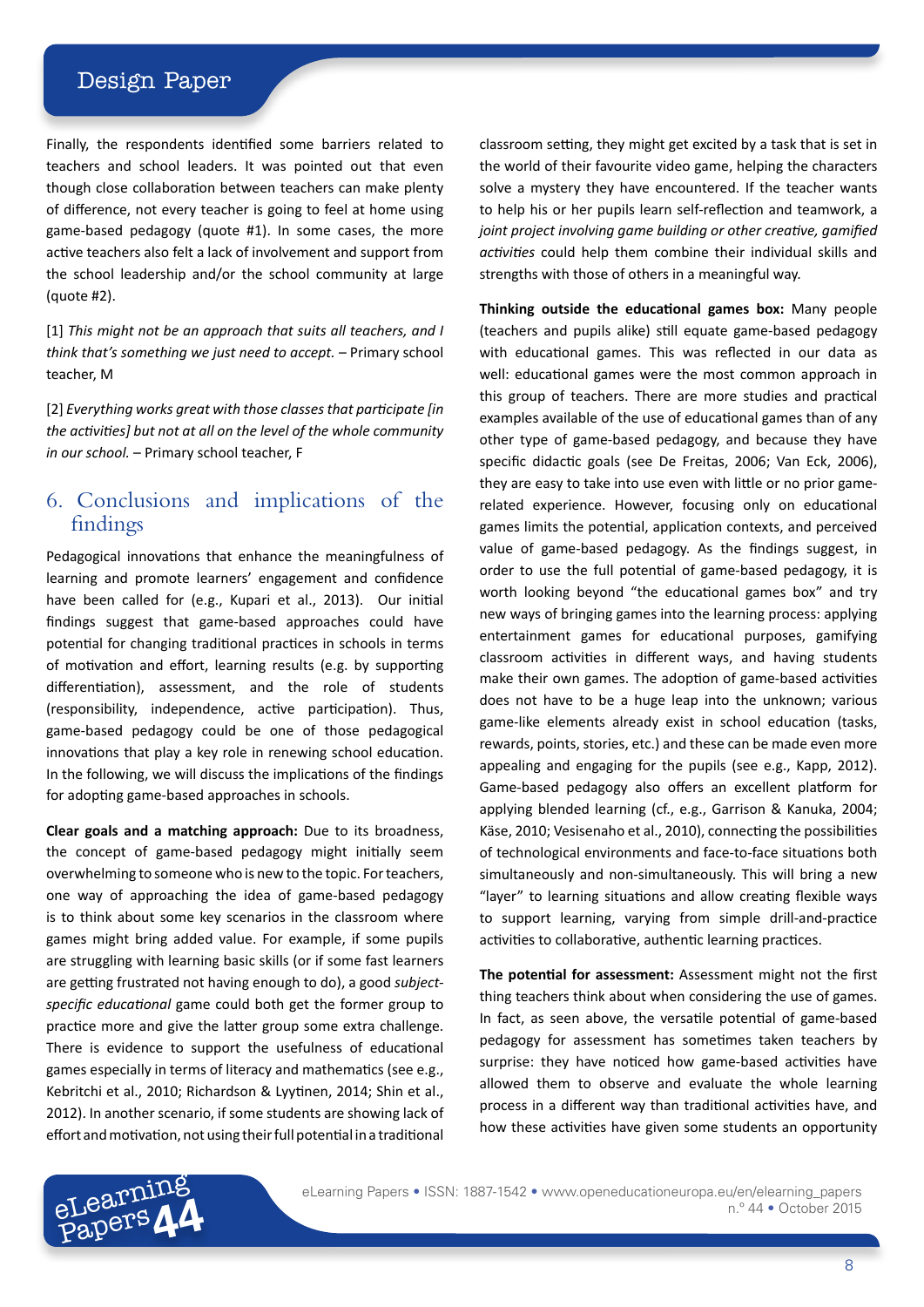to demonstrate their hidden skills. This suggests that gamebased activities can have plenty of potential in the learning and assessment of cross-curricular 21st-century skills (Binkley et al., 2012; Partnership for 21st Century Learning, 2015) or key competences (European Parliament and the Council of the European Union, 2006) that are becoming increasingly important on all educational levels. However, games can be used as tools for assessment in more traditional ways as well. For example, tests can be implemented with a game-based online quiz tool instead of pencil and paper, or the data collected by educational games can be used as one element in evaluation (see e.g., Shute, 2011).

**Giving responsibility to pupils:** Helping pupils learn to take responsibility has emerged as one of the key purposes for applying game-based pedagogy and especially for implementing broader game-based projects. There is a connection to many of the elements included in the frameworks for 21st-century skills and key competences: sense of initiative, self-direction, collaboration, decision-making, problem solving, creativity, productivity, and accountability (Binkley et al., 2012; European Parliament and…, 2006; Partnership for 21st Century Learning, 2015). Moreover, as we have pointed out above, game-based projects can give pupils a chance to identify their own strengths as learners, to use them to complement those of others, and to learn from their peers during the process. In other words, they can address the important competence of "learning to learn" (Binkley et al., 2012; European Parliament and…, 2006). From the teacher perspective, this requires a certain mindset when it comes to the role of the teacher: trusting the pupils with more responsibility while observing the activities very closely in order to know when a group or an individual pupil needs support and guidance. The same principles apply to all group-based work but the particular characteristic of game-based activities is their potential for uncovering some unexpected skills and roles among the pupils, which can be rewarding both for the pupil and the teacher.

**Collaborative and supportive school culture:** Above, we presented Dondi and Moretti's (2007) characterisation of the three different types of teachers. Presently, the most active group of teachers are already very experienced, innovative, efficient, and "fluent" users of game-based approaches, knowing how to best adapt and apply them in different contexts – and also when not to do it. In accordance with Shear et al. (2011), we believe that a supportive and collaborative school culture – involving teachers, students, and school leaders

eLearning Papers**44**

alike – is in a key role in spreading the approach beyond the earliest adopters. In the study of Hamari and Nousiainen (2015), teachers' perceived educational ICT self-efficacy was a predictor for the actual use of game-based learning but not for its perceived value: in other words, although teachers who are not confident in their technological skills are often hesitant to start using games, they might still be open to their potential. For these teachers especially, encouragement from the social environment is important, and they might significantly benefit from concrete examples of successful practices and from oneon-one peer collaboration. Opportunities for such collaboration, for its part, are greatly facilitated by school leaders' support both on attitudinal (displaying interest and encouragement) and practical level (e.g., enabling new contacts with teachers from other schools) (cf. Shear et al, 2011).

## 7. Limitations and future research

As we have pointed out, these results are based on the initial analysis of one part of our data, and we will continue examining the whole data for a more fine-grained analysis of the ways of implementing game-based pedagogy. It should also be noted that the findings of this paper are not directly generalizable to all teachers: the focus is on the views of teachers who are more active than average in using game-based pedagogy (for a more general view on the adoption of game-based learning among Finnish teachers, see Hamari & Nousiainen, 2015). Moreover, in this paper we have only focused on the teachers' point of view. In the future, we will also present findings based on the analysis of the pupils' survey, focusing especially on motivational factors.

This paper is based on data collected during the first part (2013-2014) of the *Game-based Pedagogy* and *Portfolio-based Learning project.* Whereas the goal of the first two years was to encourage individual teachers to try using game-based pedagogy in different ways, the latter half of the project aims to go beyond single experiments, making game-based pedagogy an established approach in the schools participating in the project. Therefore, our future data collection will focus especially on the factors that contribute to making these practices sustainable in the longer term. Furthermore, the initial findings have highlighted the need to examine some types of game-based pedagogy more closely: for example, there is already plenty of research on the effects of educational games, while gamification on a broader scale (i.e., efforts to gamify most classroom activity) is still a rather new area to be studied. To address this gap, we will also conduct case studies focusing on a specific type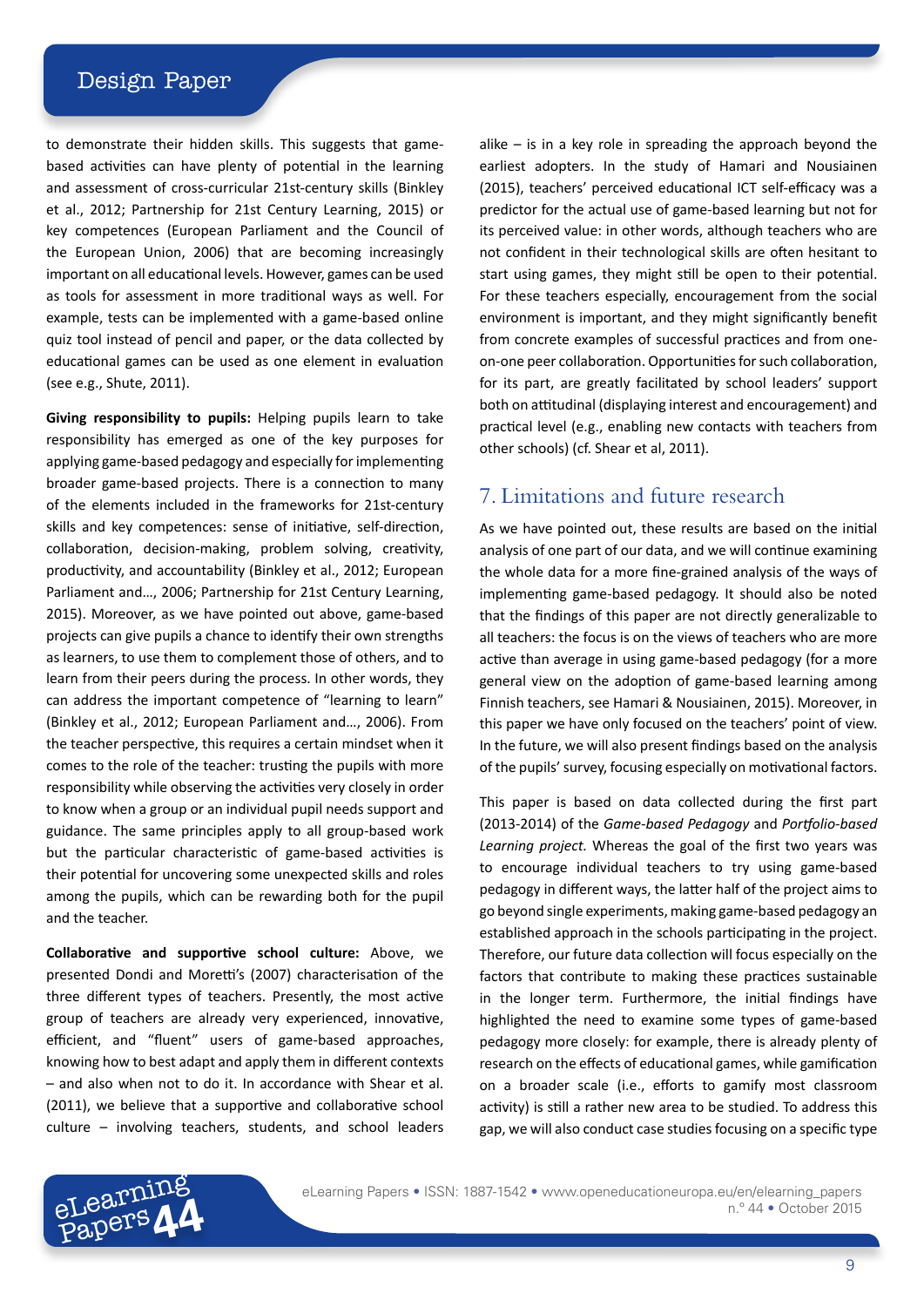of game-based pedagogy, aiming at triangulation of different perspectives including teacher and student experiences, documentation, and classroom observation.

## Acknowledgements

We would like to thank all the schools that participated in the project; in particular those teachers, students, and principals who responded to our questionnaire and/or participated in the interviews. The project "Game-based Pedagogy and Portfoliobased Learning" (2013-2016) is funded by The Finnish National Board of Education.

## References

**Binkley, M., Erstad, O., Herman, J., Raizen, S., Ripley, M., Miller-Ricci, M. & Rumble, M. (2012).** Defining twentyfirst century skills. In P. Griffin, B. McGaw & E. Care (Eds.), Assessment and teaching of 21st century skills, Dordrecht: Springer, 17-66.

**Cachia, R., Ferrari, A., Ala-Mutka, K. & Punie, Y. (2010).**  Creative learning and innovative teaching. Final report on the study on creativity and innovation in education in the EU member states. JRC Scientific and Technical Reports EUR 24675 EN.

**Charsky, D. & Mims, C. (2008).** Integrating commercial off-the‐ shelf video games into school curriculums. Tech Trends: Linking Research and Practice to Improve Learning, 52 (5), 38–44.

**Connolly, T. M., Boyle, E. A., MacArthur, E., Hainey, T. & Boyle, J. M. (2012).** A systematic literature review of empirical evidence on computer games and serious games. Computers & Education, 59 (2), 661–686.

**Corredor, J., Gaydos, M. & Squire, K. (2014).** Seeing Change in Time: Video Games to Teach about Temporal Change in Scientific Phenomena. Journal of Science Education and Technology, 23 (3), 324-343.

**Creswell, J. W. & Plano Clark, V. L. (2007).** Designing and conducting mixed methods research. Thousand Oaks: Sage Publications.

**De Freitas, S. (2006).** Learning in Immersive worlds: A review of game-based learning. London: Joint Information Systems Committee.

**Deterding, S., Dixon, D., Khaled, R, & Nacke, L. (2011).**  From game design elements to gamefulness: defin¬ing "gamification". In MindTrek '11 – Proceedings of the 15th

International Academic MindTrek Confer¬ence: Envisioning Future Media Environments, 9-15.

**Domínguez, A., Saenz-de-Navarrete, J., de-Marcos, L., Fernández-Sanz, L., Pagés, C. & Martínez-Herráiz, J.-J. (2013).**  Gamifying learning experiences: Practical implications and outcomes. Computers & Education, 63 (April 2013), 380–392.

**Dondi, C. & Moretti, M. (2007).** A methodological proposal for learning games selection and quality assessment. British Journal of Educational Technology 38 (3), 502–512.

**European Parliament and the Council of the European Union. (2006)** Recommendations of the European Parliament and of the Council of 18 December 2006 on Key Competences for Lifelong Learning (2006/962/EC). Official Journal of the European Union, 30.12.2006, retrieved September 19, 2015 from http://eur-lex.europa.eu/legal-content/EN/TXT/PDF/?uri =CELEX:32006H0962&from=EN

**Fisher, S. (2011).** Playing with World War II: A small-scale study of learning in video games. Loading... Journal of the Canadian Game Studies Association, 5 (8), 71–89.

**Frissen, V., de Mul, J. & Raessens, J. (2013).** Homo ludens 2.0: Play, Media and Identity. In J. Thissen, R. Zwijnenberg & K. Zijlmans (Eds.), Contemporary Culture - New Directions in Art and Humanities Research. Amsterdam: Amsterdam University Press, 75-92.

**Garrison, D. R. & Kanuka, H. (2004).** Blended learning: Uncovering its transformative potential in higher education. The Internet and Higher Education 7 (2), 95–105.

**Hamari, J. & Nousiainen, T. (2015).** Why Do Teachers Use Game-Based Learning Technologies? The Role of Individual and Institutional ICT Readiness. In Proceedings of the 48th Hawaii International Conference on System Sciences, 682-691.

**Johnson, R. B., Onwuegbuzie, A. J. & Turner, L. A. (2007).** Toward a definition of mixed methods research. Journal of Mixed Methods Research, 1 (2), 112-133.

**Kafai, Y. B. (2006).** Playing and Making Games for Learning: Instructionist and Constructionist Perspectives for Game Studies. Games and Culture, 1 (1), 36–40.

**Kapp, K. (2012.)** The Gamification of Learning and Instruction: Game-Based Methods and Strategies for Training and Education. Hoboken, NJ: Wiley.



eLearning Papers • ISSN: 1887-1542 • [www.openeducationeuropa.eu/en/elearning](http://http://www.openeducationeuropa.eu/en/elearning_papers)\_papers n.º 44 • October 2015